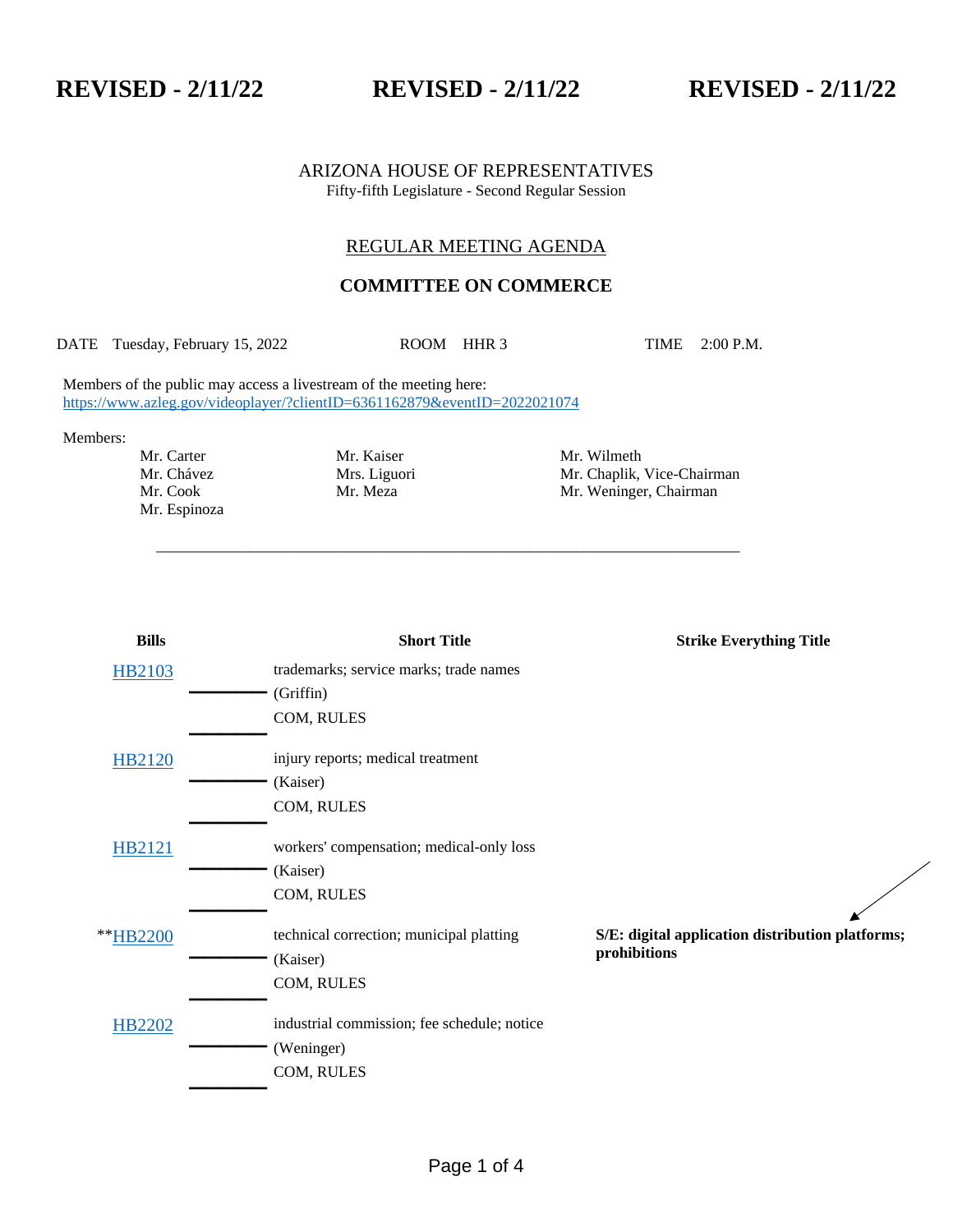| <b>Bills</b>  | <b>Short Title</b>                                      | <b>Strike Everything Title</b>                 |
|---------------|---------------------------------------------------------|------------------------------------------------|
| <b>HB2203</b> | technical correction; cosmetology schools;<br>contracts | S/E: special purpose banks; comparable; rights |
|               | (Weninger)                                              |                                                |
|               | COM, RULES                                              |                                                |
| **HB2204      | technical correction; wage board; powers                | S/E: taxation; subtraction; virtual currency   |
|               | (Weninger)                                              |                                                |
|               | COM, RULES                                              |                                                |
| *HB2234       | vacation rentals; short-term rentals; enforcement.      |                                                |
|               | (Kaiser: Mesnard)                                       |                                                |
|               | COM, RULES                                              |                                                |
| <b>HB2391</b> | technical correction; bingo license; transfer           | S/E: video services providers; enforcement;    |
|               | (Dunn)                                                  | jurisdiction                                   |
|               | COM, RULES                                              |                                                |
| HB2484        | forcible entry; detainer; filing fee                    |                                                |
|               | (Wilmeth: Weninger)                                     |                                                |
|               | COM, RULES                                              |                                                |
| <b>HB2485</b> | eviction dismissal; sealed records                      |                                                |
|               | (Wilmeth: Blackman, Weninger)                           |                                                |
|               | COM, RULES                                              |                                                |
| *HB2509       | racing; boxing; transfer; gaming commission.            |                                                |
|               | (Biasiucci)                                             |                                                |
|               | COM held 0-0-0-0-0, RULES                               |                                                |
| <b>HB2579</b> | residential zoning; park model trailers                 |                                                |
|               | (Cook: Carter)                                          |                                                |
|               | COM, RULES                                              |                                                |
| <b>HB2599</b> | administrative hearings; GRRC                           |                                                |
|               | (Grantham)                                              |                                                |
|               | COM, RULES                                              |                                                |
| HB2612        | occupational regulation                                 |                                                |
|               | (Burges)                                                |                                                |
|               | COM, RULES                                              |                                                |
| <b>HB2656</b> | certain affiliations; banks; prohibition                |                                                |
|               | (Hoffman: Biasiucci, Blackman, et al)                   |                                                |
|               | COM, RULES                                              |                                                |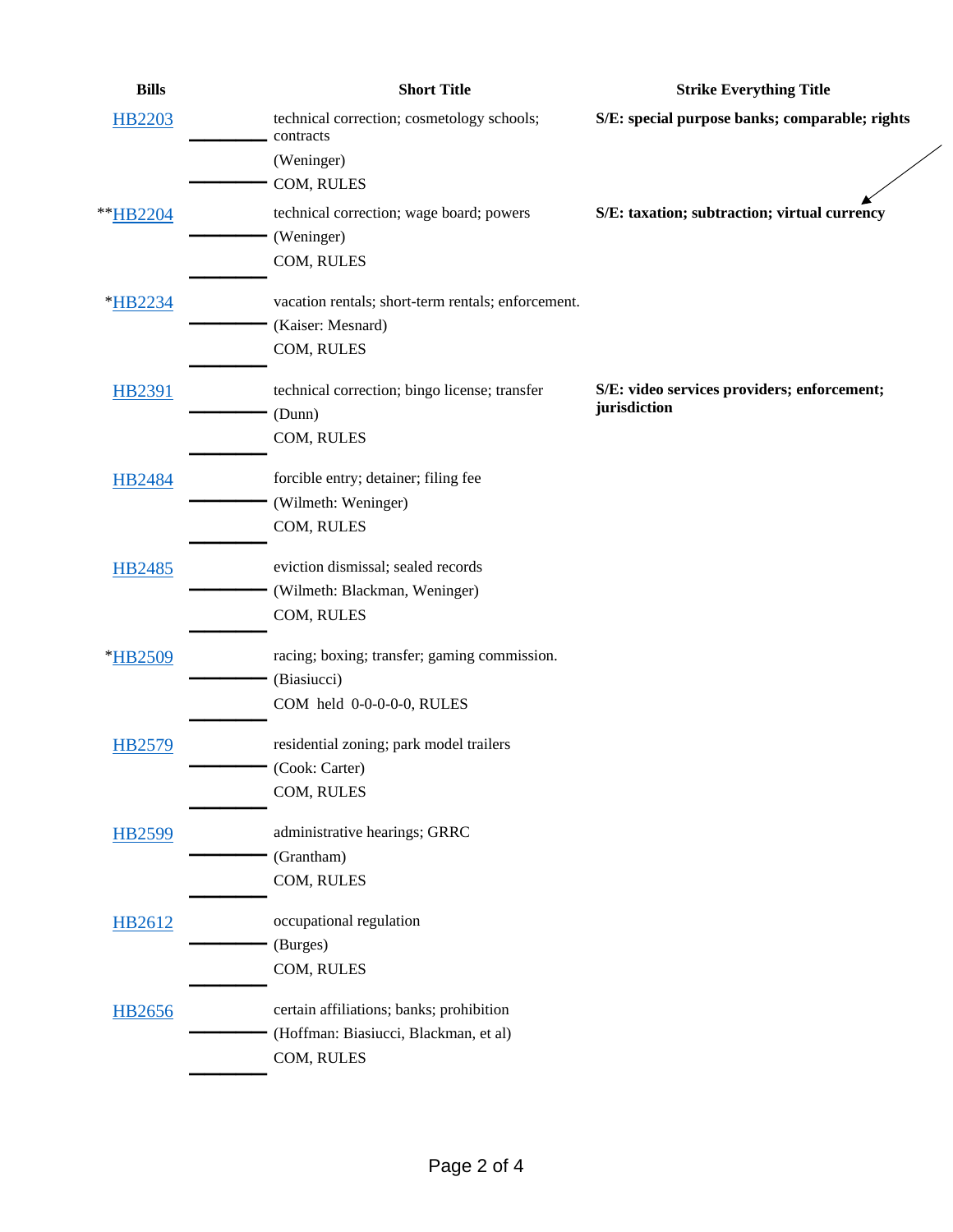| <b>Bills</b>  | <b>Short Title</b>                                                                   | <b>Strike Everything Title</b> |
|---------------|--------------------------------------------------------------------------------------|--------------------------------|
| HB2657        | forced labor; manufactured goods                                                     |                                |
|               | (Hoffman: Biasiucci, Blackman, et al)                                                |                                |
|               | COM, RULES                                                                           |                                |
| <b>HB2678</b> | state broadband office                                                               |                                |
|               | (Cobb)                                                                               |                                |
|               | COM, RULES                                                                           |                                |
| HB2679        | employment discrimination; sexual harassment;<br>definition                          |                                |
|               | (Wilmeth)                                                                            |                                |
|               | COM, RULES                                                                           |                                |
| <b>HB2685</b> | artificial intelligence; requirements                                                |                                |
|               | (Carroll)                                                                            |                                |
|               | COM, RULES                                                                           |                                |
| <b>HB2690</b> | cybersecurity risk; insurance                                                        |                                |
|               | (Weninger)                                                                           |                                |
|               | COM, RULES                                                                           |                                |
| HB2694        | department of real estate; fees                                                      |                                |
|               | (Toma)                                                                               |                                |
|               | COM, RULES                                                                           |                                |
| <b>HB2698</b> | insurance; assignment of benefits                                                    |                                |
|               | (Martinez)                                                                           |                                |
|               | COM, RULES                                                                           |                                |
| <b>HB2700</b> | condominiums; planned communities; amendments S/E: condominiums; amendments; planned |                                |
|               | (Carter: Biasiucci, Burges, et al)                                                   | communities                    |
|               | COM, RULES                                                                           |                                |
| <b>HB2714</b> | office of tourism; continuation                                                      |                                |
|               | (Kaiser)                                                                             |                                |
|               | COM, RULES                                                                           |                                |
| HB2724        | assisted living; distance requirements; prohibition                                  |                                |
|               | (Toma)                                                                               |                                |
|               | COM, RULES                                                                           |                                |
| <b>HB2731</b> | regulatory sandbox; expansion                                                        |                                |
|               | (Kaiser)                                                                             |                                |
|               | COM, RULES                                                                           |                                |

 $\overline{\phantom{a}}$